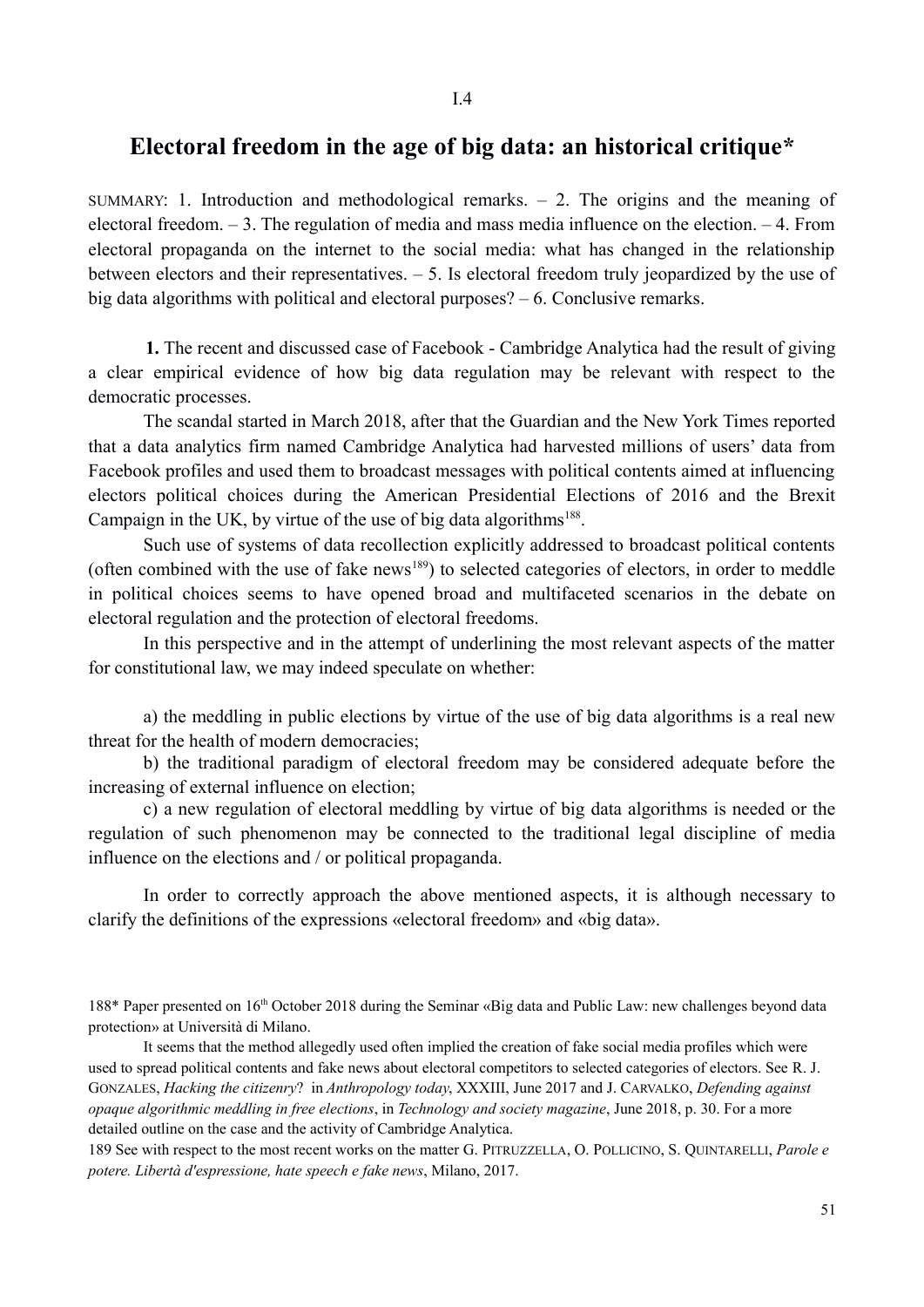Electoral freedom is a well-known and broadly used basic constitutional concept, deeply rooted in the western liberal tradition since the XVIII Century revolutions<sup>190</sup>.

For the sake of brevity<sup>191</sup> and in order to resume the key components of electoral freedom, it might be opportune to move from a simpler and more solid foundation, which might be actually offered by Article 21 of the Universal Declaration of Human Rights<sup>192</sup>. Indeed said article envisages the right to free and genuine elections and might be seen as a good synthesis of some of the most widespread and universally accepted principles of democratic processes.

Following the structure of Article 21, electoral freedom refers, on the one hand to the right of electors to express a free political choice without any external interference (genuineness of vote).

On the other hand, of course, electoral freedom is also referred to the need to ensure that any political competitor in the election may act in equal conditions (*par condicio* and equality of arms).

Finally, the guarantee of electoral freedom is also connected to the establishment of legal mechanisms of voting which ensure the realization of the above mentioned principles and also remedy to any possible distortion of same (guarantee of free voting procedures).

As per the definition of «big data algorithms» it might be useful to make reference to a wellknown definition coined by anthropologist Justin Lane who describes big data as «*massive amounts of electronic data that are indexable and searchable by means of computational systems (…) stored in on servers and analyzed by algorithms<sup>193</sup>»*. Another important aspect we have to bear in mind is also the industrial dimension of the big data, as a market in which firms such as Facebook, Google and Twitter have the possibility of sharing and selling to third parties a huge amount of data harvested from their users<sup>194</sup>.

Even though the use of big data with political purposes inspired a broad debate in legal doctrine<sup>195</sup>, it appears that, somehow, the actual significance of many problems related to the impact of technological developments on fundamental processes of functioning of the State might be hard to evaluate with the eyes of a contemporary observer, as any historical phenomenon which is approximate in time.

In such perspective it might be opportune, indeed, to peruse the matter by virtue of an historical point of view, focusing the analysis on the progressive development of the principle of

194 See J. E. LANE, cit., p. 74-88.

<sup>190</sup> See *ex multis* G. CHIARA, *Titolarità del voto e fondamenti costituzionali di libertà ed eguaglianza*, Milano, 2004; F. LANCHESTER, *Voto (diritto di)*, in *Enclicopedia del diritto*, XLVI, Milano, 1993; G. SCHEPIS, *Elezioni (storia dei sistemi elettorali in Italia*), in *Enciclopedia del diritto,* XIV, 1965.

<sup>191</sup> Clearly a complete analysis of the issue should require a deeper effort which is inconsistent with the aim of the present paper.

<sup>192 «</sup>*Everyone has the right to take part in the government of his country, directly or through freely chosen representatives. Everyone has the right to equal access to public service in his country. The will of the people shall be the basis of the authority of government; this will shall be expressed in periodic and genuine elections which shall be by universal and equal suffrage and shall be held by secret vote or by equivalent free voting procedures»*.

<sup>193</sup> J. E. LANE , *Big data and anthropology: concerns for data collection in a new research context* , in*Journal of the Anthropological Society of Oxford-online*, January 2016, p. 74.

<sup>195</sup> See G. BELL, *The secret life of big data*, in T. BOELLSTORFF, B. MAUER (eds.), *Data now bigger and better*, 2015, Chicago, p. 7-26; V. M. SCHONBERGER, K. CUKIER, *Big Data: a revolution that will transform how we live, work and think,* Boston, 2013.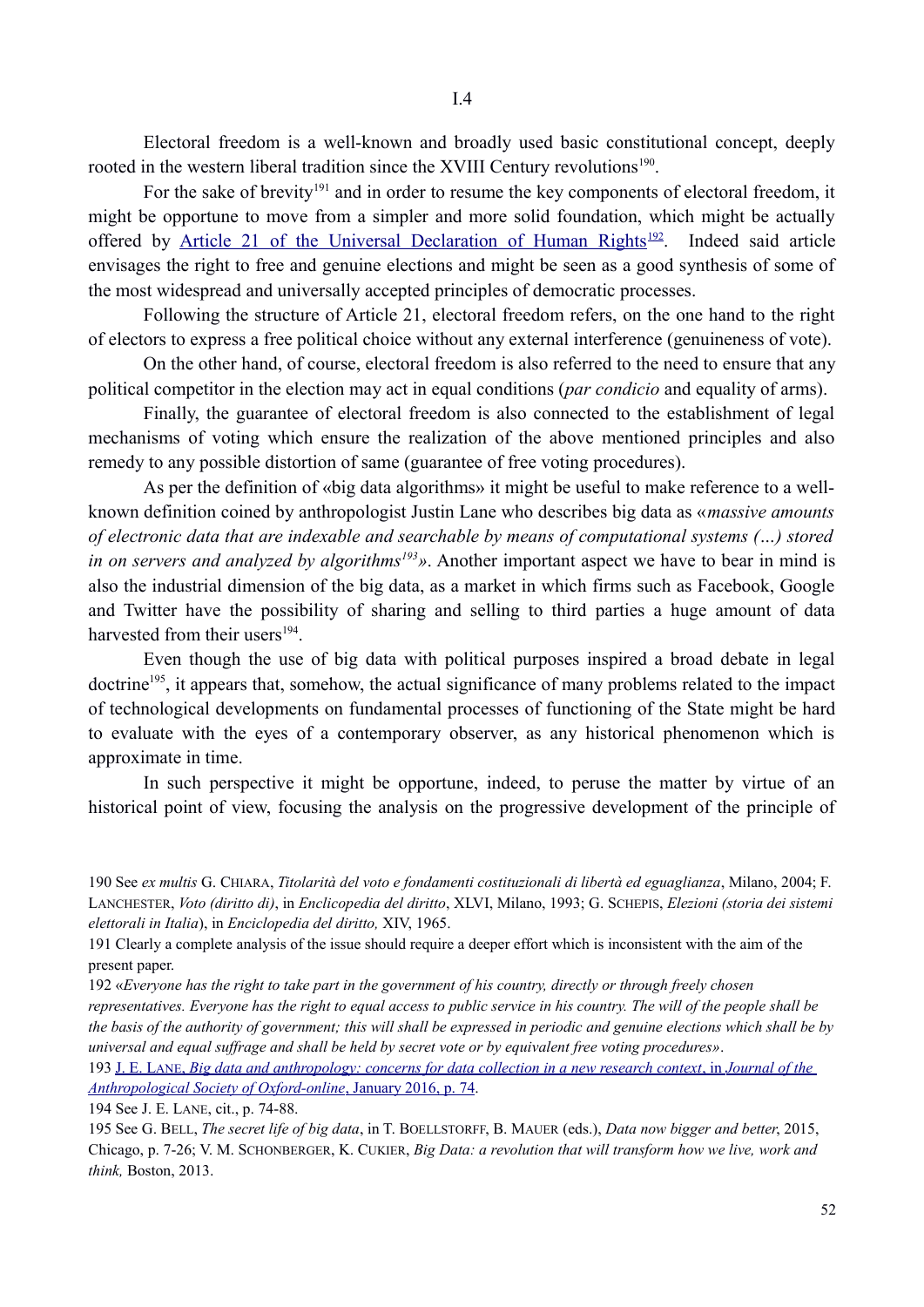electoral freedom and correspondent legal regulation of the external influences on elections, with special reference to the influences of the media.

Hence the paper, moving from the above mentioned theoretical and methodological premises, aims at giving some brief conclusions on the possible intersections of electoral freedom and the use of big data algorithms to orientate political choices in the light of the historical roots of the principle of electoral freedom and the various examples of the regulation of external influences on national elections. Moreover it will be also necessary to speculate on whether the problem of the misuse of big data algorithms with the purpose of meddling in the elections shall be considered as a real and new threat for electoral freedom and electoral systems or it might be treated as another chapter in the evolution of legal regulation of mass medias influence on electoral processes.

**2.** We can easily affirm that the concept of electoral freedom<sup>196</sup> truly represents one of the key and basic principles of modern democracies<sup>197</sup>. Such principle indeed, in its first meaning, has been originally designated with reference to the need of protecting electors from any possible improper influence and limitation that could jeopardize the genuineness of their political choice.

Under this point of view it is possible to read all of the traditional guarantees of electoral rights such as the secrecy of vote, which was perceived, since the French Revolution, as the most important defense for the new electors<sup>198</sup>.

Notably the French Revolution with its rupture with the *Ancien Régime* represented a key moment for the debate on electoral systems design as well as the perfect «*humus*» for the raise of the public theories on the set of warranties that have to be ensured in order to pursue the guarantee of electoral freedom during the elections<sup>199</sup>.

Under a different point of view, the concept of electoral freedom was also intimately linked to the idea of universal suffrage. On the one hand, as affirmed by Huard, «*il y a suffrage universel quand aucune condition d'âge autre que la majorité légale et aucune condition financière n'est imposée pour participer au scrutin<sup>200</sup>*». In other words, in order to actually achieve universal suffrage it is

196 Hereinafter the reference to electoral freedom must be interpreted as inclusive of the set of principles envisaged under Article 21 i.e. genuineness of vote, equal access to elections, and fairness and freedom of the voting procedures (see *supra* p. 2).

197 With respect to the close relationship between electoral freedom and democracy see H. KELSEN, *I Fondamenti della democrazia* (1929), Bologna 1966; N. BOBBIO, *Il futuro della democrazia*, Torino, 1995; M. LUCIANI, *Il voto e la democrazia*, Roma, 1991.

198 Nevertheless it is opportune to mention some relevant opinions of important authors of the age such as J. J. Rousseau, who believed that the secrecy of vote may also lead to the diffusion of the corruption in the public offices in particular if accompanied by the lack of efficient instrument of prevention of the abuses. The lack of secrecy anyhow is also strictly connected with the idea of vote as a public function, involving a view of the voter as a citizen who is performing a constitutional function instead of a simple individual (see the following footnote).

199 Notably, since the French Revolutionary Convention of 1792, the right to vote has been indicated properly as a *droit* (i.e. individual right), and by virtue of such nature it had to be accompanied by a set of warranties aimed at ensuring that it could be freely exercised by the citizens. The opposite model that envisages the vote as a *fonction*, i.e. a public function, laid the foundation for the raise of systems of restricted suffrage based on minimum wage or capacity of the electors (e.g. in reading and writing).

200 R. HUARD, *Le suffrage universel en France (1848-1946)*, Paris, 1991, p. 25, reported by M. ROSPI, *La tutela della segretezza del voto e l'evoluzione della democrazia. Uno studio di diritto comparato*, IV seminario annuale del Gruppo di Pisa, Università Roma Tre, 18 September 2015 available at www.gruppodipisa.it.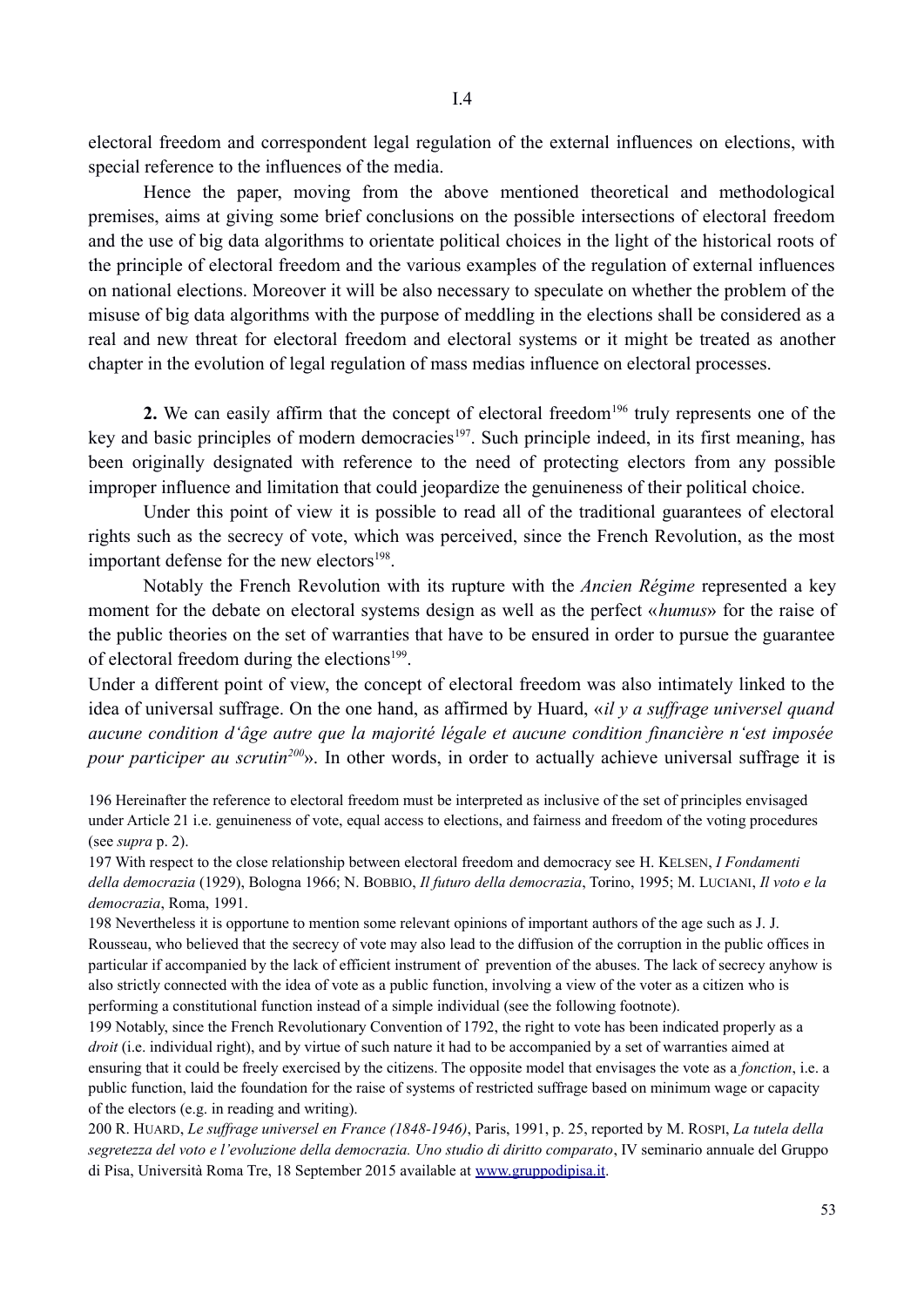mandatory to ensure that no conditions are envisaged in order to grant the right to vote to the electors<sup>201</sup>

On the other hand, universal suffrage could only be achieved if the electors could count on the fact that they were able to vote in the lack of external pressure and consequences due to the choices expressed.

In this respect, the set of warranties linked to the right to vote such as the secrecy of vote  $202$ . the lack of burdens of  $age^{203}$  and wage that we can connect to electoral freedom, had to be considered as necessary also in order to achieve the universal suffrage<sup>204</sup>. Hence, their protection truly represented, under such perspective, a basic constitutional objective.

Nonetheless, the contradictory relationship between universal suffrage and the provision of conditions of wage and capacity to have access to elections represented a typical feature in the debate on electoral rights in the centuries XVIII and  $XIX^{205}$ . The actual realization of the revolutionary principle of equality was in fact hindered by a bourgeois ruling class with oligarchic and homogeneous purposes which was interested in maintaining the control of society<sup>206</sup>. Said contradiction progressively disappeared with the effective extension of suffrage and the crystallization of the principles addressed to guarantee electoral freedom, in general terms, from the first decades of the twentieth century.

The centrality of the principle of electoral freedom for modern democracies is, as we said, well known and commonly accepted within constitutional doctrine. As per the Italian constitutional experience, such centrality<sup>207</sup> is also well testified in the Preparatory Papers of the Italian Constitutional Assembly, in which it has been defined as an «objective liberty of exercising the right to vote for the benefit of electors that the authorities of the State have the task to ensure<sup>208</sup>». In this respect, while it is clear that public authorities have to ensure the lack of illegitimate pressure and influences on electors, it is opportune to point out that another significant issue connected to electoral freedom is actually the identification of those influences that might be considered as legitimate $209$ .

The prior interest of the legislator in such respect is clearly to avoid those influences that may jeopardize the free and genuine expression of voter's choice as well as punishing those attempts of interventions aimed at interfere in the suffrage<sup>210</sup>.

201 See E. BETTINELLI, *Diritto di voto*, in *Digesto - Discipline pubblicistiche*, Torino, 1990, p. 7.

202 The principle was also included in the French Constitution of 1795.

203 Except for legal age envisaged for the access to vote.

204 Notably in the lack of such guarantees many electors could have been forced to renounce to their right to vote due to the concerns on the consequences of the votes expressed.

205 See M. S. GIANNINI, *Il pubblico potere*, Bologna, 1986; C. MORTATI, *Le forme di governo. Lezioni*, Padova, 1973. 206 F. LANCHESTER, *Stato (forme di)*, in *Enciclopedia del Diritto*, Milano, XLIII, p. 803.

207 See in such perspective C. LAVAGNA, *Istituzioni di diritto pubblico*, Torino, 1985, p. 525; L. PALADIN, *Diritto costituzionale*, Padova,1991, p. 292. Said authors make reference to electorate freedom as the most significant and general feature of the suffrage.

208 Free translation of the declaration made by Umberto Merlin. See *Atti dell'Assemblea costituente*, II, Roma, 1951. 209 See. F. LANCHESTER, *Voto (diritto di)*, in *Enciclopedia del diritto*, XLVI, Milano, 1993, p. 8.

210 It is properly the area of intervention of the electoral felonies which under Italian law are mainly regulated by the Statute no. 61/2004.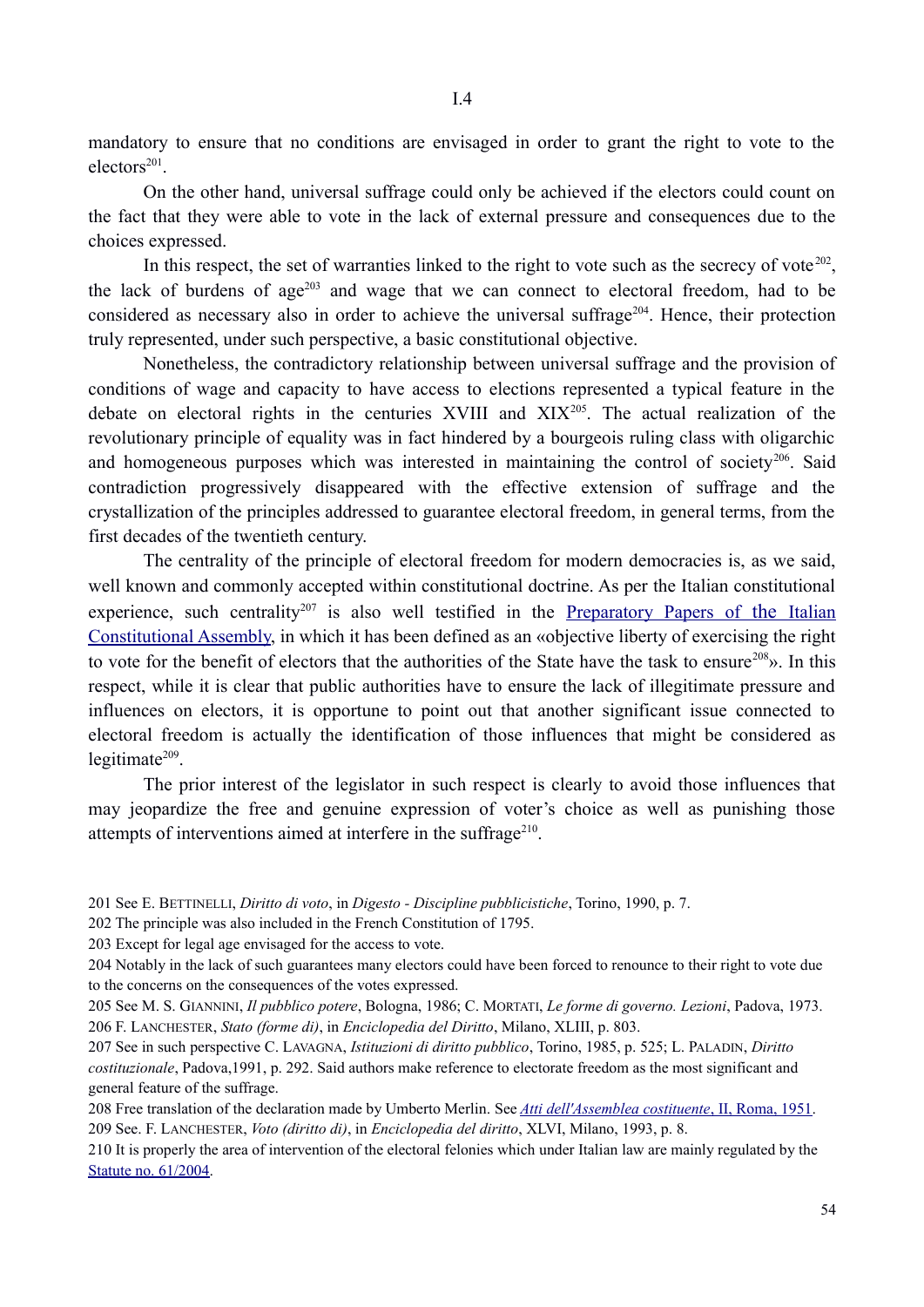Finally another public interest connected to the guarantee of electoral freedom, as we said, is the need of avoiding that some particular political forces may illegitimately benefit from undue advantages on other political parties. It is indeed the dimension of electoral freedom to which we referred in terms of guarantee of the fairness of the electoral competition or *par condicio* and it is basically the main ground in which we may move the debate on big data influences on elections.

In this respect, legal doctrine agrees in individuating in the preparatory phase to elections a key moment for the actual guarantee of electoral freedom, both on the side of genuineness of the choice of voters and the fairness of the electoral competition<sup> $211$ </sup>.

The regulation of electoral propaganda (i.e. the activity that political bodies carry on in order to convince the subjects entitled to vote<sup>212</sup>) is, in such perspective, one the of the most important concerns of the legislators with respect to the purpose of avoiding information asymmetries and ensuring a more conscious choice for the electors.

In order to carry on our analysis it is then opportune to dwell on the subject of the historical evolution of the regulation on political propaganda. Such reconstruction, however, has to consider that in those legal systems inspired to the principle of free elections, electoral propaganda has to be seen both as a fundamental liberty as per political entities rights as well as a possible threat to the rights of voters also subject to constitutional protection<sup> $213$ </sup>.

**3.** The history of the regulation of political propaganda may be linked, for our purposes, to the history of the technological development of the media and the mass media and their use to broadcast political contents aimed at convincing the electors to take a particular political decision.

Clearly the media have always existed but it is basically from the XX Century that they have reached a communicative capacity such as to be denominated as mass media<sup>214</sup>.

Radio and television have led to a new and broader connection between audience and broadcasters of contents including, of course, messages with political and electoral purposes.

The potentiality of the new mass media and their possible use in order to influence the course of elections was immediately clear also to the different legislators with respect to the regulation of electoral propaganda.

In general terms, as anticipated in the former paragraph, the regulation of political and electoral propaganda<sup>215</sup> is basically focused on the goal of avoiding illegitimate influences on the election as well as ensuring the effectiveness of the principle of the equality of arms, which would

211 See E. FERRIOLI, *La disciplina delle campagne elettorali e referendarie*, in R. NANIA, P. RIDOLA, *I diritti costituzionali*, Torino, 2001, p. 623; S. BAGNI, *La propaganda elettorale tramite internet: quale disciplina*, in *Dir. informatica*, I, 2004, p. 634. Another term which is commonly used in legal doctrine in this respect is «equality of chances» of any participant to the electoral competition. Said expression clearly shows the link between electoral freedom and the constitutional principle of equality.

212 See F. LANCHESTER, *Propaganda elettorale*, in *Enclicopedia del diritto*, XXXVII, Milano, 1988.

213 F. LANCHESTER, *Propaganda elettorale*, cit., p. 8.

214 See for further remarks on the topic R. BIANCO, *Diritto delle comunicazioni di massa*, 2007, Bari. See also G. BUSINO, *Propaganda*, in *Enciclopedia Einaudi*, Torino, 1980 for a broader historical reconstruction. According to the latter indeed the real origins of propaganda have to be found as well during the French Revolution in which for the first time such phenomenon became a stable and developed component of political competition.

215 For a definition of such expressions see E. BETTINELLI, *Propaganda*, in *Digesto - Discipline pubblicistiche*, Torino, 1997.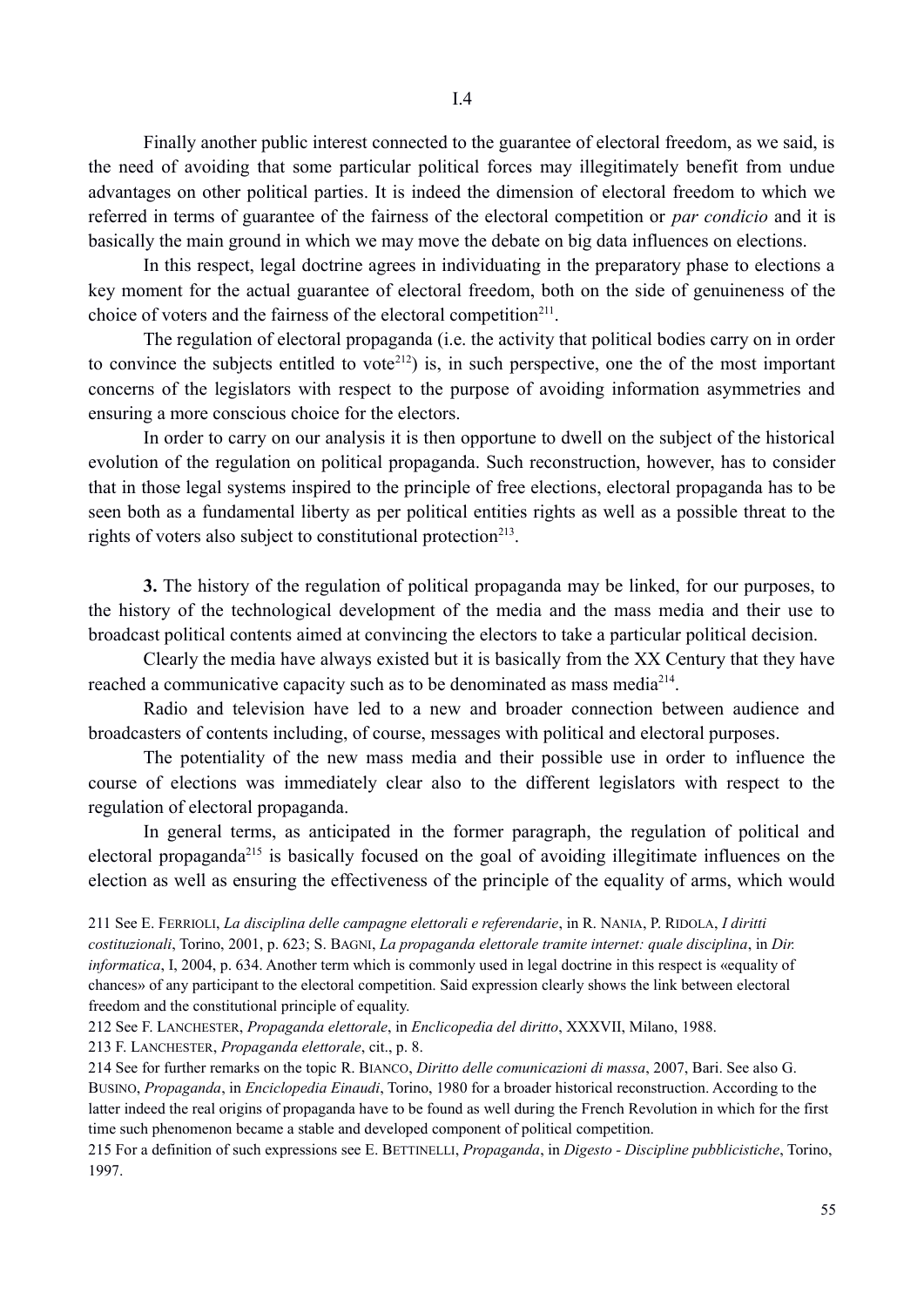be violated if a political body may count on a particular advantage on competitors provided by the control of the mass media216.

However, since political propaganda represents a fundamental right directly linked to the right to free expression, the legal discipline of electoral propaganda has to ensure that such liberty is balanced with the above mentioned principles connected to electoral freedom<sup>217</sup>.

In this respect, as per Italian regulation of the matter<sup>218</sup>, it is possible to affirm that such balance has been pursued according to two different types of regulation linked to the different stages of the electoral process<sup>219</sup>.

The first type of regulation refers to the last phase of the election and basically consists in the provision of a period of electoral silence aimed at granting the electors a short period to process the electoral choice without further direct influences by political competitors.

The second type of regulation deals with the need of ensuring the *par condicio* of political competitors that is granting all the participants the same chances in terms of use of mass media to broadcast political contents. Such exigence is indeed pursued by virtue of the provision of time limitations for the broadcast of electoral spots on radio and television as well as the introduction of a maximum number of political messages per day $^{220}$ .

With reference to the above mentioned profiles, the main stages of the regulation on media influence on elections in Italy may be individuated as follows: as per the so-called electoral silence, the Italian statute no.  $212/1956^{221}$  had already established a legal discipline of electoral propaganda and political communication which envisaged some rules on the use of campaign advertisement and posters during the 30 days before the elections and introduced at Article  $9^{222}$  the so-called electoral silence<sup>223</sup> during the day before the elections and the day of the vote<sup>224</sup>.

Notably, such discipline was not applicable to electoral propaganda on radio and television, with the consequence of an important gap in the regulation of propaganda. Only in 1975<sup>225</sup> with the

216 See F. LANCHESTER, *Propaganda elettorale*, cit., p. 9.

217 The opinion is also confirmed by the jurisprudence of the Italian Constitutional Court that affirmed the need of protecting the liberty of choice of electors, who have the right to express their political opinion rationally. In this respect, the Court stated that the persuasive strength of television (also with respect to the other mass media) may jeopardize the free capacity of choice of the electors because of its pervasive nature. Said characteristics, according to the Court, shall therefore justify a strict regulation of the use of the television to broadcast political contents (see *ex multis* Constitutional Court no. 48/1964, 225/1974 and 148/1981).

218 For sake of brevity the paper focuses on the evolution of the legal discipline of the matter under Italian law but many of the remarks may be extended to other legal systems.

219 See S. BAGNI, cit.*,* p. 633.

220 Cf. S. BAGNI, cit*.*, p. 634.

221 Named «*Norme per la disciplina della campagna elettorale*».

222 Which has been deeply modified by Article 8 of the Statute no. n. 130/1975.

223 During the electoral silence it is forbidden to carry on campaign speeches and electoral caucuses as well as organizing any form of political propaganda within 200 meters from the places in which the voting operation will be held.

224 In general terms, with respect to the electoral silence, see G. MAZZOLENI, *La comunicazione politica alla vigilia della seconda Repubblica*, in *Problemi dell'informazione*, 1993, from p. 212.

225 Between those regulations it is opportune to make reference to the important decision of the Italian Constitutional Court no. 48/1964 in which the Court stated that the limitations to political propaganda were in line with the provisions of the Constitution and, moreover, such limitations do not affect freedom of speech and have to be referred to the principle of the *par condicio* and / or equality of chances which has also a constitutional foundation. See F.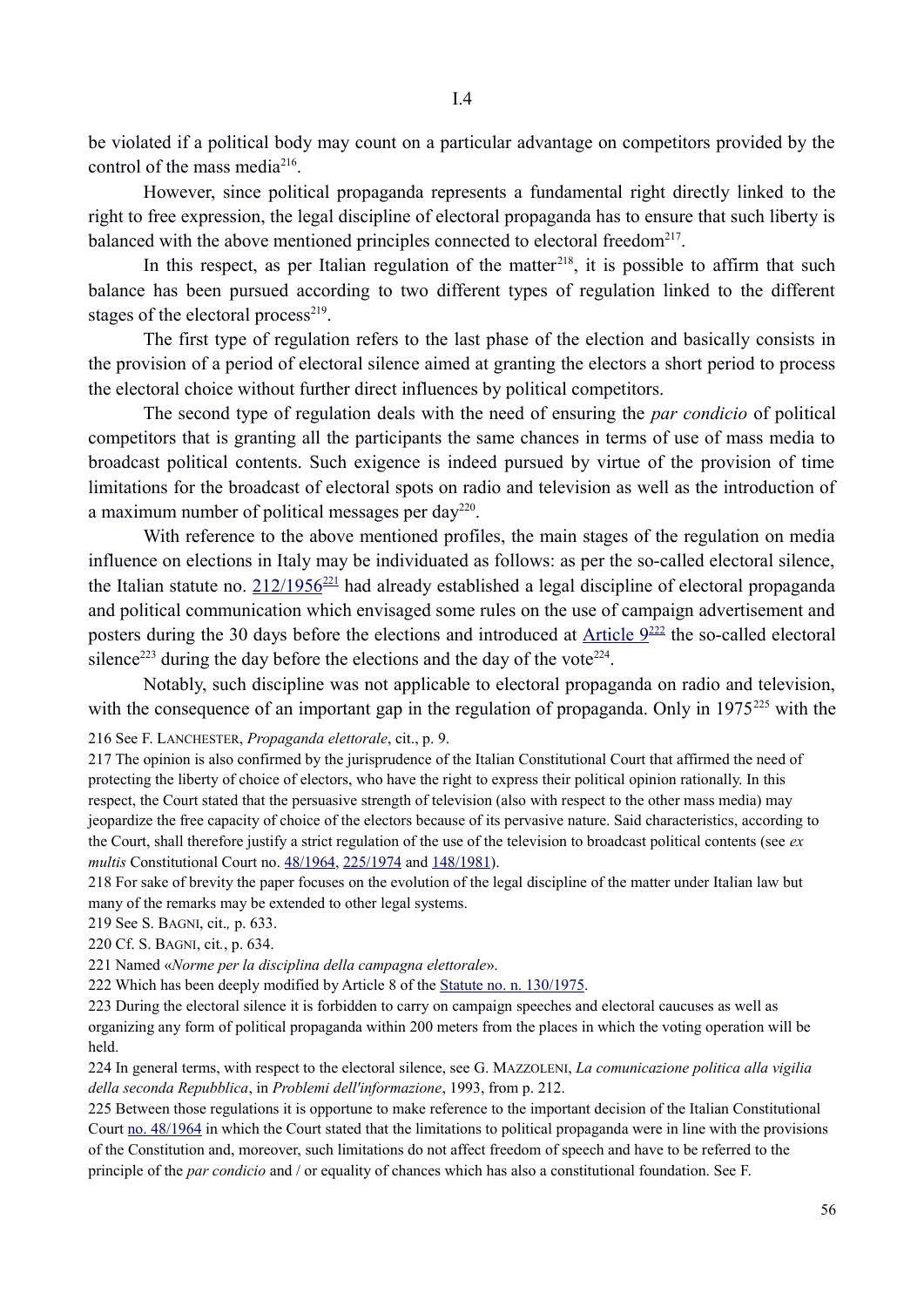Statute no.  $103/1975$  a first (and probably incomplete<sup>226</sup>) regulation of the matter has been achieve $d^{227}$ 

Another important step in the evolution of the regulation of political propaganda may be seen in the approval of the Statute no. 515/1993<sup>228</sup> which was inspired by the purpose of providing a general and organic discipline propaganda (in all of its forms)<sup>229</sup> including specific rules on acquisition and access to the press<sup>230</sup>, the other mass media as well as mechanisms of public audit<sup>231</sup>. Even though the Statute represented an important stage in the progressive regulation on propaganda on the media, soon it became clear that the provisions included therein were unsuitable for an effective guarantee of the *par condicio* and the genuineness of vote. Hence, some significant amendments were introduced by the Legal Decree no.  $83/1995^{232}$  and finally by the Statute no. 28/2000.

Such Statute has represented a new kind of approach to the regulation of propaganda since it envisaged a set of rules which were applicable to all electoral campaigns and political communications for the whole year<sup>233</sup>. Basic principles of the new regulation, according to Article 1 of the Statute were indeed: the guarantee of the *par condicio* and impartiality with respect to all political subjects, the promotion of the free access to the media for political communication and the regulation of the use of the media during electoral campaigns<sup> $234$ </sup>.

Finally, as per the last examples of political propaganda and use of mass media it is opportune to mention the Statute no. 313/2003 which included a set of provisions finalized to ensure the *par condicio* with respect to local radio and TV broadcasters, and the Statute no. 215/2012. The latter has amended the Statute no. 28/2000 with the introduction of provision aimed at promoting *par condicio* in terms of gender representation with reference to the access to mass media propaganda $^{235}$ .

LANCHESTER, *Propaganda*, cit., especially the footnote 58, for further remarks on the case and its impact on Italian regulation of propaganda.

226 See C. CHIOLA, *Disciplina della propaganda elettorale delle emittenti private*, in *Il diritto delle radiodiffusioni e delle telecomunicazioni*, Milano, 1984, p. 2.

227 The Statute also insituted a parlamentary commission (Commissione parlamentare per l'indirizzo generale e la vigilanza dei servizi radiotelevisivi), also known as Commissione di Vigilanza Rai with functions related to the audit of the national television and radio services and regulation of *par condicio* and political propaganda.

228 Named «Disciplina delle campagne elettorali per l'elezione alla Camera dei deputati e al Senato della Repubblica». 229 See R. BORRELLO, *Stampa e par condicio: riflessioni critiche sulla vigente disciplina*, in *Giur. cost*., 3, 2008, p. 2769.

230 An important measure included under the Statute was the prohibition for the press to publish electoral previsions and statistics on electoral intentions within the 15 days before the elections.

231 Article 2 of the Statute included for instance the prohibition during the 30 days before the elections to broadcast all forms of messages of political propaganda on newspapers, television and radio with the exception of those political contents that ensured the realization of the *par condicio* principle such as political debates, conferences and other events with the presence of political competitors. Said Article would have been repealed by Statute no. 28/2000.

232 Also commonly named as «Decree Gambino».

233 Not only with respect to the period before the elections.

234 For a more detailed review on the Statute see R. BORRELLO, *Oggetti politici e trasmissioni radiotelevisive: prime riflessioni comparatistiche sulla legge n. 28 del 2000*, in *Giur. cost*., 1, 2000, p. 635.

235 See R. BORRELLO, *Stampa e par condicio: riflessioni critiche sulla vigente disciplina*, in *Giur. cost*., 3, 2008, p. 2769.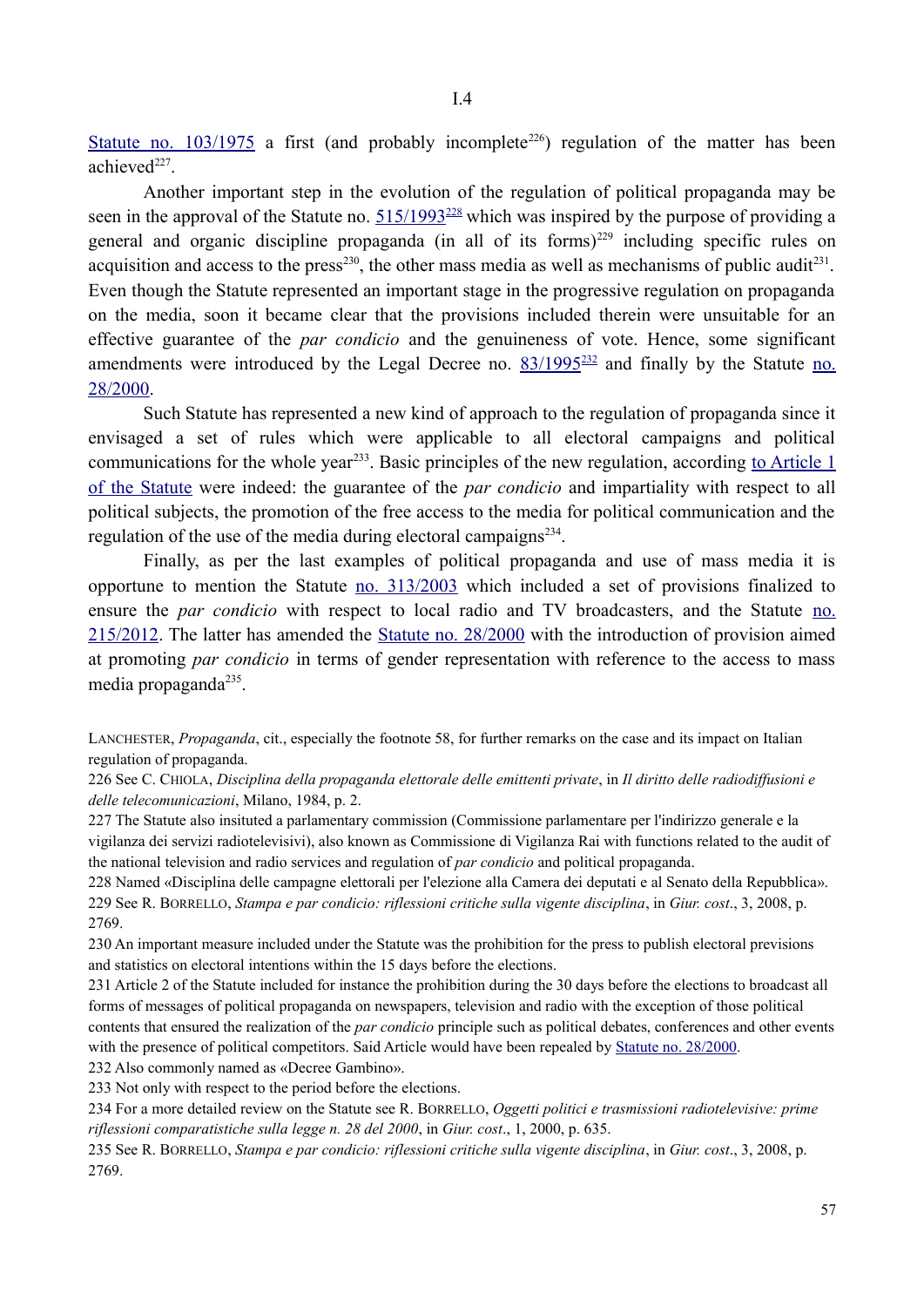**4.** The diffusion of the internet and its use to broadcast political and electoral messages addressed to users truly represented a sort of revolution in the debate on the regulation of influences on electors and freedom of vote<sup>236</sup>.

Since the second half of the nineties political parties massively used internet as a tool for electoral propaganda<sup>237</sup>, even in the lack of a relevant regulation of the matter. As per Italian legal system indeed, neither the above mentioned Statute no. 28/2000 nor the most recent measures adopted, such as the Legislative Decree no. 44 del  $2010^{238}$ , have provided an organic legal discipline of the electoral propaganda on the internet<sup> $239$ </sup>.

Notwithstanding the above remarks, it is opportune to add that in some cases a partial regulation of single aspects of the matter has been achieved by virtue of several rulings issued by the Italian Data Protection Authority especially with reference to the use of massive emailspamming of political contents to users in the imminence of the elections.

In such concern, since the 2005 the Authority has been affirmed some important principles related to the broadcast of political messages directed to influence the electorate by email, sms, fax to electors, affirming the need of a previous and explicit consent of voters as well as the disclosure of the privacy policy of the broadcaster $240$ .

Moreover, another aspect which is worth pointing out is the difficulty of legislators to adapt to the internet revolution the traditional principles on *par condicio* in the use of communicative tools for the political bodies and genuineness of vote. It is self-evident indeed that on the one hand, the traditional legal solutions such as electoral silence and limitation of broadcasting of political messages are hardly applicable to the internet in the age of the so-called «e-democracy<sup>241</sup>». On the other hand, due to the deep differences between the internet and the traditional mass media, the regulation of the latter is as well hardly subject to an extension to the political propaganda on the internet.

The delay and the difficulties of the legal regulation of propaganda on the internet has been confirmed also by the critical issue of the increasing use of social networks to broadcast political contents to users and in general as a basic tool of modern political communication.

The topic of the diffusion of the social networks and their use to pursue political goals, however, offers the chance to reflect on a broader issue, which seems to be critical also in order to duly approach the matter of the use of big data algorithms to meddle in the elections.

236 See *ex multis* A. VALASTRO, *Internet e strumenti partecipativi nel rapporto tra privati e amministrazioni*, in M. NISTICÒ, P. PASSAGLIA (eds.), *Internet e Costituzione*, Torino, 2014; S. RODOTÀ, *Tecnopolitica*, Bari-Roma, 1997. 237 See S. BAGNI, *cit*., p. 629 who refers to the broad use of internet since the campaign for the elections of 2004 in Italy.

238 Which included the definition of media audiovisive services that, however, is not applicable to internet websites. 239 As it has been observed by P. COSTANZO, *Quale partecipazione politica attraverso le nuove tecnologie comunicative in Italia*, in *Dir. informatica*, I, 2011, p. 21.

240 See *ex multis* the so-called «Authority's Prescriptions» ex Article 154, par. 1 of the Legislative Decree no. 196 del 2003 dated 11.02.2010 and the relevant considerations in P. COSTANZO, *Quale partecipazione politica attraverso le nuove tecnologie comunicative in Italia*, cit., p. 23. With respect to the most recent documents adopted by the Authority, see «Provvedimento in materia di trattamento di dati presso i partiti politici e di esonero dall´informativa per fini di propaganda elettorale» dated 6<sup>th</sup> March 2014.

241 See for a more detailed analysis of the issue P. COSTANZO, *Profili costituzionali di internet*, in E. TOSI (eds.), *I problemi giuridici di internet. Dall'E-commerce all'E-Business*, Milano, 2003, p. 89.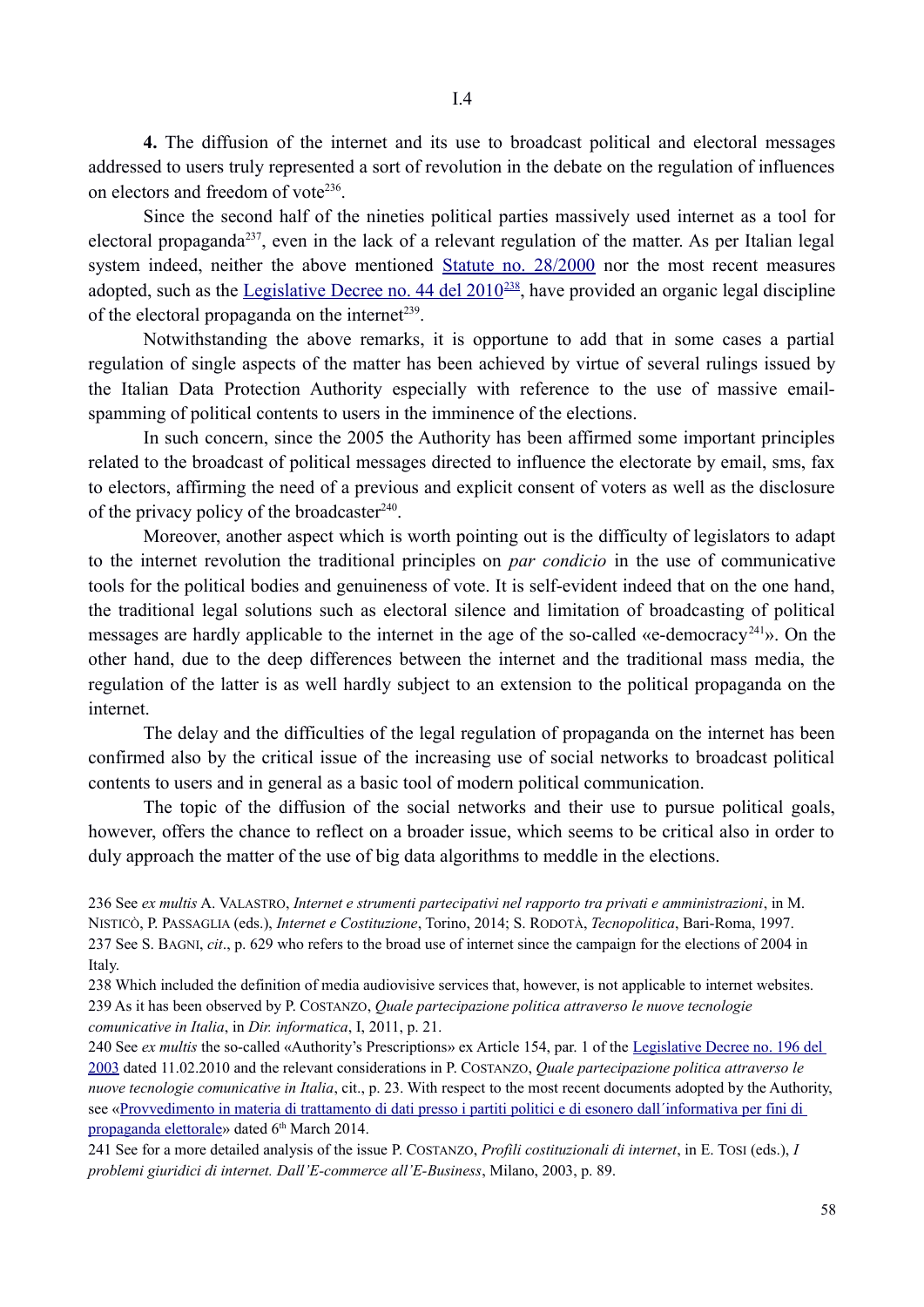In this respect, indeed, the matter deals with one well-known topic in current constitutional debate on political parties and technological development: internet does not simply represent a new tool to communicate but it has deeply changed the basis of the democratic relationship between the electors, their representatives and intermediate bodies such as political parties $^{242}$ .

If it is true that, on the one hand, internet has provided the political bodies with a powerful tool to influence voter's opinions, it is opportune to remark that, on the other hand, with the use of the internet and the social networks the electors have found a way to directly connect with their representatives and gained several new methods of participation in the democratic processes $^{243}$ .

In other words internet has deeply impacted democracy in a variety of ways and it seems that, regardless of our efforts, it is impossible to reconnect the previous changes in mass media evolution from newspapers to the radio and from the radio to the television<sup>244</sup> to the internet revolution.

**5.** It appears that the use of big data algorithms to meddle in the elections and influence key portions of the electorate has to be perused bearing in mind the above mentioned premises and remarks, with respect to the ongoing revolution of democratic relationship that internet and social network have triggered.

The brief review of the historical evolution of the regulation of external influences on elections demonstrated that the main aims of legislator connected to electoral freedom were focused on realizing *par condicio* / equality of arms of political competitors and protecting the genuineness of vote, basically with the selection of those influences that could be considered inadmissible and / or illegal.

In this respect we have firstly to speculate on whether the big data phenomenon, as shown in the Facebook – Cambridge Analytica case, may truly have a serious impact on the above mentioned principles and, in the positive, what can legislators do in order to prevent the violations of same.

As per the realization of *par condicio* between political competitors, it seems that even the massive forwarding of political contents by virtue of the use of big data algorithms, does not entail particular problems as long as all electoral competitors may have access to the tool. It is the case of the appointment of data analytics firms like Cambridge Analytica that have been working on behalf of political bodies since quiet long time<sup>245</sup>.

In such perspective indeed the use of internet and big data algorithms may simply be seen as another example of technological development of electoral propaganda, that does not impact, in standard conditions (i.e. when all actors have the same possibility of access) on electoral freedom.

242 The literature on the matter is abundant. See T. E. FROSINI, *Internet e democrazia*, in *Dir. Informatica*, 2017, p. 657; P. MARSOCCI , *Lo spazio di Internet nel costituzionalismo* , in *Costituzionalismo.it*; U. ALLEGRETTI, *Democrazia partecipativa*, in *Enc. dir*., 2011, p. 295.

243 Notably internet helped in achieving transparency as it has also provided electors with the tools to verify the information provided by their representatives.

244 See M. BASSINI. *Partiti, tecnologie e crisi della rappresentanza democratica. Brevi osservazioni introduttive*, in *Diritto pubblico comparato ed europeo*, 2015, p. 867.

245 See J. NAUGHTON, *Us Elections 2012: is Facebook the "Real Presidential Swing State"?*, in *Observer*, 2, September 2012 who explains how even during the 2012 Presidential Elections in the US, the Democratic Party has invested a huge amount of money aimed at set up a program of targeted propaganda and user's data analysis on social media, also with the help of specialized firms.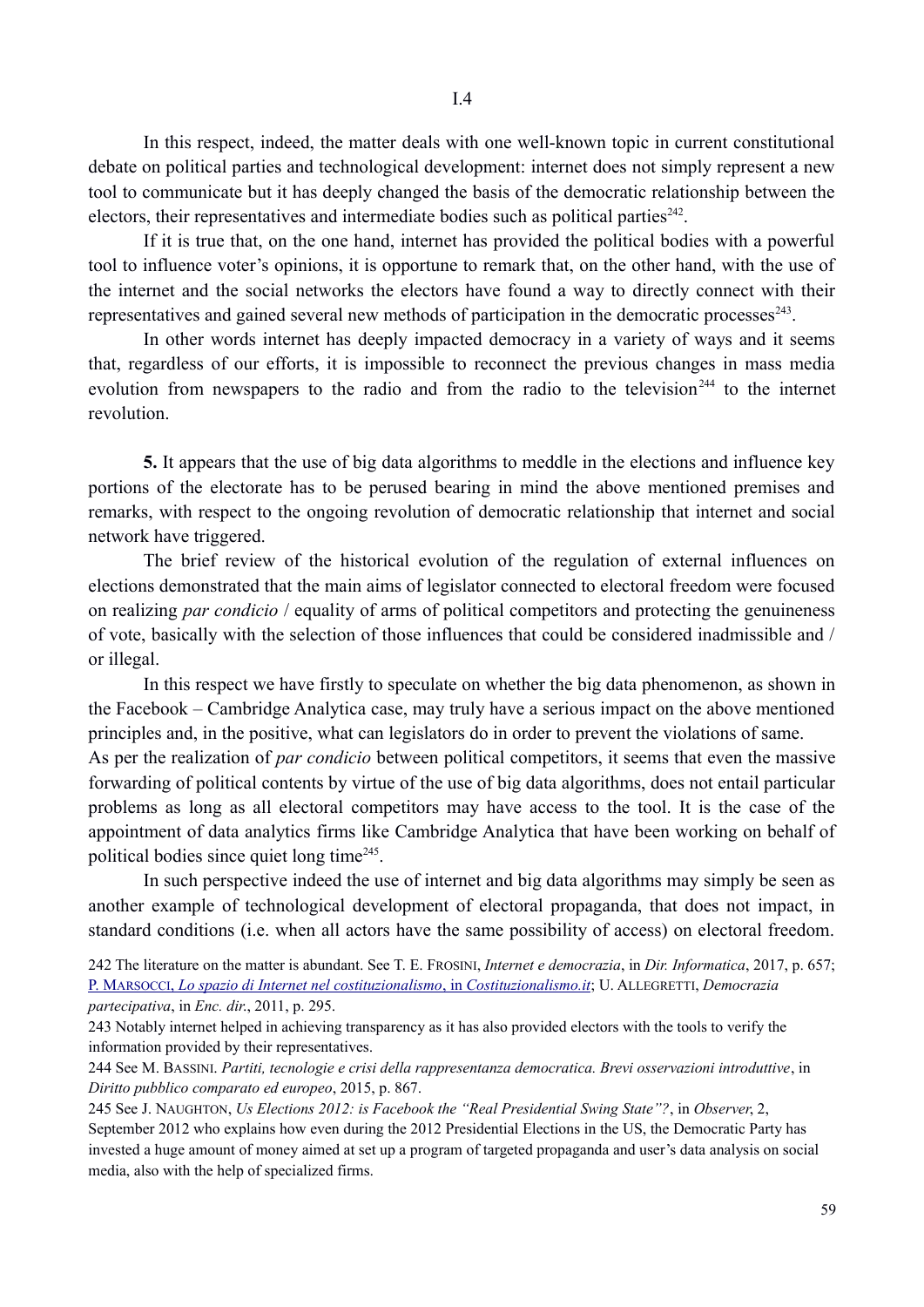Of course the guarantee of equal access represents a basic condition in such perspective and shall be treated within the debate on transparency and impartiality of the internet, which however does not fall within the object of the present article<sup>246</sup>.

The impact of big data algorithms used with electoral purposes on the genuineness of the vote on the other hand, seems to have opened more complex issues. Firstly, also in this case we can argue that the attempt of influencing electors with various means does not represent a novelty in the history of democracy. Hence, as we said, under such point of view we are simply dealing with a more accurate example of technological improvement of those means of influence.

Nevertheless the issue seems to be more complicated especially when approached in connection with the broader debate on the on-going challenges that the social networks and the internet have brought with respect to the traditional guarantees of electoral freedom, particularly the secrecy of vote. The number of available information of electors, indeed, has reached severe dimensions and such amount of data may have a direct impact also with reference to the electoral process. Notably several companies have developed complex algorithms capable to elaborate accurate previsions, also in terms of opinions and political preferences, just requiring a relatively small number of user's information.

On the other hand we also have to point out that in many cases it is the same population of the social networks that agrees to express and share political opinions on the internet (e.g. comments on blog or media website, inscription to groups on social media). This disclosure clearly has the effect of providing precious and useful information for big data analysts (and hence for the political bodies that hire their services) and often produces the effect of affecting the secrecy of vote.

In such perspective we also could remark that some of the traditional guarantees of freedom of vote such as the same secrecy, which were designed within an oligarchic society with a significant distance between representatives and the electoral bodies, seem to need now to be adjusted to the current status of electoral competition. Of course this does not mean that such guarantees are useless. On the contrary, it has to be enhanced with respect to the current problems that we are facing nowadays.

In other words the right of expression, which includes the right to express of political opinions using a social network, has to be protected with a set of measures pursuing electoral freedom that should also prevent the misuse of user's information to possibly influence the electors. In this concern, indeed, it seems that it is within the protection of personal data of internet users that we should study the issue of the modern regulation of genuineness of vote, with the purpose of condemning the illegitimate harvesting of data and other violations that may help in providing information that could be used for political profiling or with the purpose of meddling in the elections<sup>247</sup>

In such respect, however, we have to point out that, as noticed in the previous historical reconstruction, the protection of the genuineness of electors choice has been always achieved with a

<sup>246</sup> With reference to the matter see P. COSTANZO, *Quali garanzie costituzionali per gli interventi rimediali in rete*, in *Dir. Informatica*, 2013, p. 17; C. ROSSELLO, *La governance di internet tra diritto statuale, autodisciplina, soft law e lex mercatoria* in *Dir. comm. internaz*., 2006, 1, p. 45.

<sup>247</sup> However it is opportune to point out that it is not possible to do much in those cases in which the sharing of personal information and opinions correspond to the consent and the free will of the users.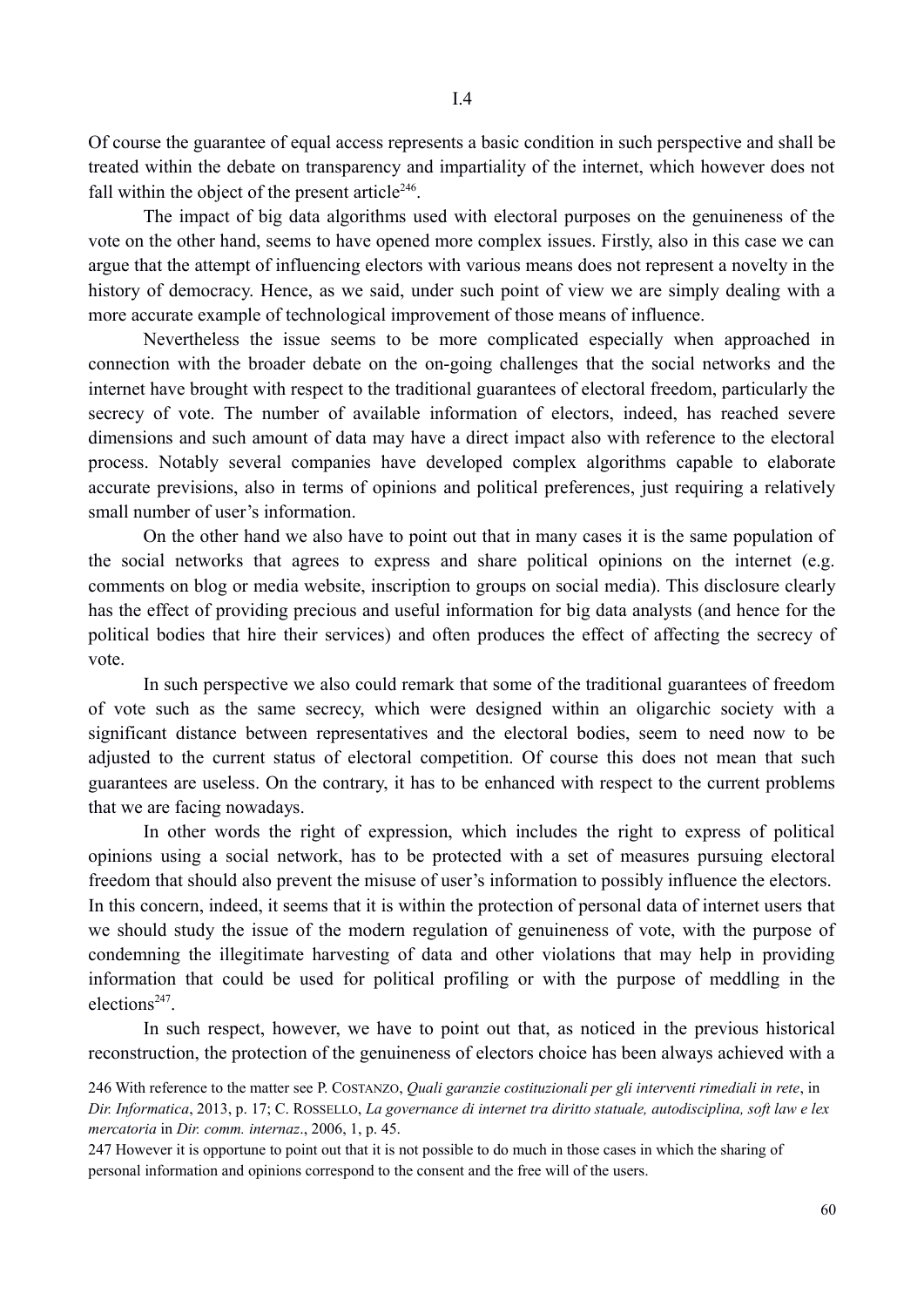selection of those influences that could be considered as illicit. Thus, modern legal regulation aimed

at protecting electoral freedom should probably focus mainly on the persecution of illicit methods of data collection, breaches in users privacy<sup>248</sup> and cyber-attacks during elections instead of attempting to regulate the thousands of possible factors of influence on electors that may come from internet, social network and big data algorithms.

**6.** The case of Cambridge Analytica seems to have put in light how big data algorithms may be used with political purposes and possibly in the attempt of meddling in the elections. Nevertheless many authors seriously doubt about the effective benefits of the use of such tools for the political campaigns $249$ .

However for the reasons indicated in the present papers it seems it is possible to affirm that we are actually facing a new stage in the evolution of technological tools applied to electoral propaganda.

Nevertheless, as we have said, the phenomenon has to be also studied with reference to the profound changes that have affected the relationship between electors and their representatives due to the raise of the internet and the social network and their use in the democratic processes.

It seems indeed that the very same concept of electoral freedom has changed in view of the current and different needs of the electors that legislators have to fulfil with the adoption of a suitable legal regulation. In this concern it appears that the most urgent needs of electors linked to the promotion of «modern electoral freedom» deal with the protection of personal data and privacy of the users on the internet.

Hence when we try to speculate on possible legal measures to adopt in such purpose it is probably in the above mentioned areas that an actual intervention of legislators is needed. On the other hand, other useful legal tools may be represented by the regulation of political parties misconducts involving the use of data harvested with methods lacking in transparency.

It is the case of the amendment that the EU Commission is currently drafting to EU party funding rules with the purpose of imposing fines on political parties who misuse personal data of the electors to carry on their campaigns<sup>250</sup>. The measure is supposed to be applicable to the parties

248 Making reference to legal evolution of the matter in Italy it is interesting to remark that even with regards to electoral propaganda by email and sms from 2005 the first important contribution in the development of regulation was provided by the Italian Data Protection Authority on the ground of privacy and protection from data breaches instead of the ground of regulation of political propaganda *tout court*. Under such point of view the current *status* of legal regulation, with the lack of a discipline of electoral propaganda carried out with the use of big data and social network has several common elements with the above mentioned period. Hence maybe the legal solution adopted in such period may be of use also with modern challenges to electoral freedom.

249 It is doubtful that a concrete contribution to the victory of Donald Trump has come from the contribute of the data analysis of Cambridge Analytica. Firstly it is proved that similar methods were used also by the democrats and since Barack Obama victory of 2012 in which social network were massively used to carry on the campaign. Secondly the same tools have been used also to support Hilary Clinton's campaign which also made broad use of data analysis with political purposes. See in this respect R. J. GONZALES, cit., p. 11 and other authors mentioned in the paper such as E. HERSH, *Hacking the electorate*, Cambridge, 2015.

250 Even though the draft is not yet available several sources reported the news in the first weeks of August 2018 see e.g. *EU targets European political parties that misuse voters' data* , in *Financial Times* , 26th of August 2018 and *L'Ue vuole evitare un'altra Cambridge Analytica: multe ai partiti che usano i dati per la propria campagna* , in*La Repubblica*, 27th August 2018.